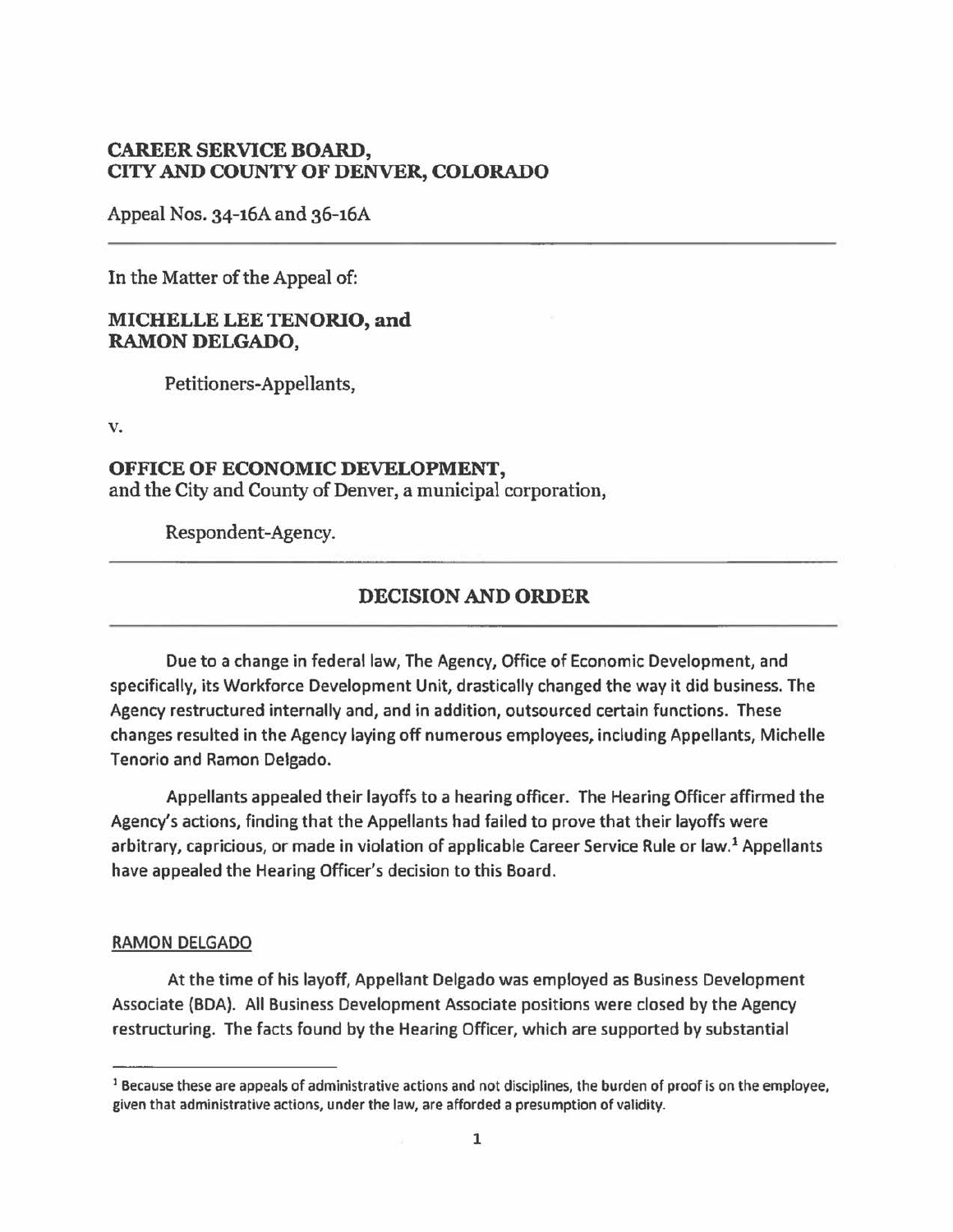evidence in the record, demonstrate that the functions formerly performed by Appellant Delgado were outsourced as a result of the restructuring. While the restructuring saw the opening of new positions within the Agency called Business Development Representatives (BDR), the Hearing Officer determined, after a thorough review of both the old BOA positions and the new BDR positions, that the two were not substantially similar. Because the old closed positions and the newly created positions were not substantially similar, Appellant Delgado had no right under Career Service Rules to assume a newly opened BDR position.

We agree with the Hearing Officer's analysis concerning the layoff of Appellant Delgado. The work which he had performed was simply not being performed within the Agency after the restructuring. Appellant Delgado's job responsibilities had been outsourced and the newly created BDR positions were sufficiently distinct and not sufficiently similar to Appellant Delgado's former BOA position so as to give rise to any inference that the two positions were substantially similar, entitling Appellant Delgado to one of the new positions. We agree with the Hearing Officer that Appellant Delgado failed to meet his burden to demonstrate that his layoff was arbitrary, capricious, or violative of applicable Career Service Rule or law. The Hearing Officer's decision is AFFIRMED concerning Appellant Delgado's layoff. For purposes of appeal, this Decision and Order is final and appealable.

#### MICHELLE TENORIO

Appellant Michelle Tenorio was laid off from her position with the Agency as a Manager. The Hearing Officer ruled against her appeal on two separate grounds. First, he determined that Appellant lacked standing to assert her claims because she failed to apply for any of the new Manager positions opened up after the Agency reorganization. Second, the Hearing Officer determined that Appellant's old Manager position was not substantially similar to the newly opened Manager position created in the reorganized Agency. Based on the state of this record, we do not believe we are in a position to affirm or reverse the Hearing Officer.

Based on this record, it is unclear to this Board whether, under our rules, Appellant Tenorio was required to apply for any newly created Manager position. It is also unclear as to whether the Hearing Officer's analysis of the comparability of the old and new Manager positions was necessary and proper under our rules<sup>2</sup>. We REMAND this matter back to the Hearing Officer for the taking of further evidence, and further analysis of that evidence,

<sup>&</sup>lt;sup>2</sup> If CSR Rules 14-45 and 14-47 are self-executing, then Appellant Tenorio would not have been required to apply for positions into which the Agency might have been obligated to place her. And if, as suggested below, Appellant Tenorio might be entitled to a re-assignment or transfer appointment or a re-instatement appointment, it would appear that neither rule requires an identity or substantial similarity of job duties. Rule 14-45 (transfer appointments) requires only that the employee be "qualified" for a vacant position. CSR 14-47 (re-instatement appointments) references the terms of Rule 3, which, per Rule 3-52, requires an employee to be reinstated to a position in the "job classification within the layoff unit". Substantial similarity between old and new job duties is not a stated requirement for either reinstatement or transfer appointments.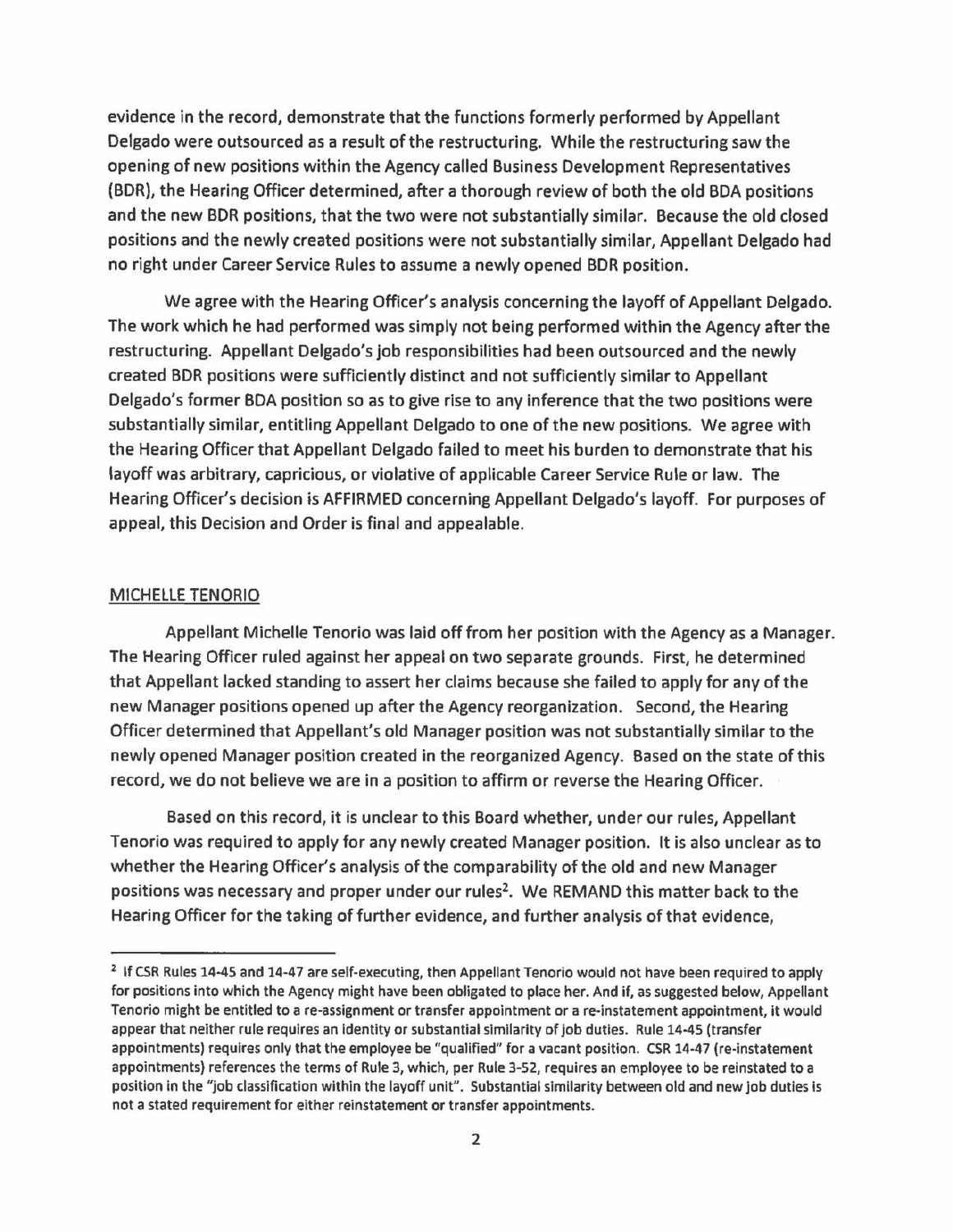concerning the following Career Service Rules which went unmentioned in the Hearing Officer's decision.<sup>3</sup>

First, we note that the Hearing Officer failed to analyze Appellant's layoff in light of Career Service Rule 14-4SA which states:

> An employee selected to be laid off shall be given a transfer appointment to any vacancy for which qualified within the layoff unit, subject to paragraphs 14-45 C D and E.

It is not clear from this record why Appellant Tenorio was not afforded a transfer appointment to one of the new Manager positions. We could not discern from this record whether the old position from which Appellant was laid off and the newly created Manager positions resided within the same layoff unit, as that term is defined by Rule.<sup>4</sup> In addition, the question of whether Appellant Tenorio was qualified for one of the new manager positions was not developed at hearing; and there is insufficient evidence in the record to determine if any of the qualifying conditions for a transfer appointment listed in subparagraphs C-E would be applicable to Appellant Tenorio's situation.

It is also unclear based on this record why Appellant was not afforded a Re-instatement Appointment per CSR 14-47. The Rule refers to the right of a former employee who was laid off, to be re-instated as set forth in CSR 3. Rule 3-52 currently states:5

# Re-instatement After Layoff

Employees or former employees who have been laid off within the past twelve (12) months shall be re-instated to the job classification within the layoff unit from which they were terminated in accordance with Rule 14 **SEPARATION OTHER THAN DISMISSAL** 

We note that Appellant was laid off from a Manager position and that Manager positions were re-opened pursuant to the reorganization. The job classifications of Appellant's old position from which she was laid off and the newly created positions appear, at least at this stage of proceedings, to be the same. It also appears to us that both Appellant's old position and the

<sup>&</sup>lt;sup>3</sup> The current layoff rule is different from the layoff rule in effect at the time of these layoffs. The Hearing Officer and the parties referenced the layoff rule as it existed at the time of the layoffs.<br><sup>4</sup> CSR 14-42A, defining layoff units as appropriation accounts or sub-accounts, considering consolidation or de-

consolidation of said appropriation accounts. An appropriation per CSR 1, is defined as, "An authorization by the City Council to a specified agency to expend a specified sum of money from a specified fund during a specified period for a specified purpose."

<sup>&</sup>lt;sup>5</sup> As noted, this is the language of the current Rule in effect as of January 2017. We believe the applicable rule regarding reinstatement after layoff may have been different back in 2016 when the layoffs were implemented. We direct the Hearing Officer and the parties to refer to the version of Rule 3-52 (or its cognate if the numbering has been changed) in effect at the time of the layoffs, at the remand hearing.